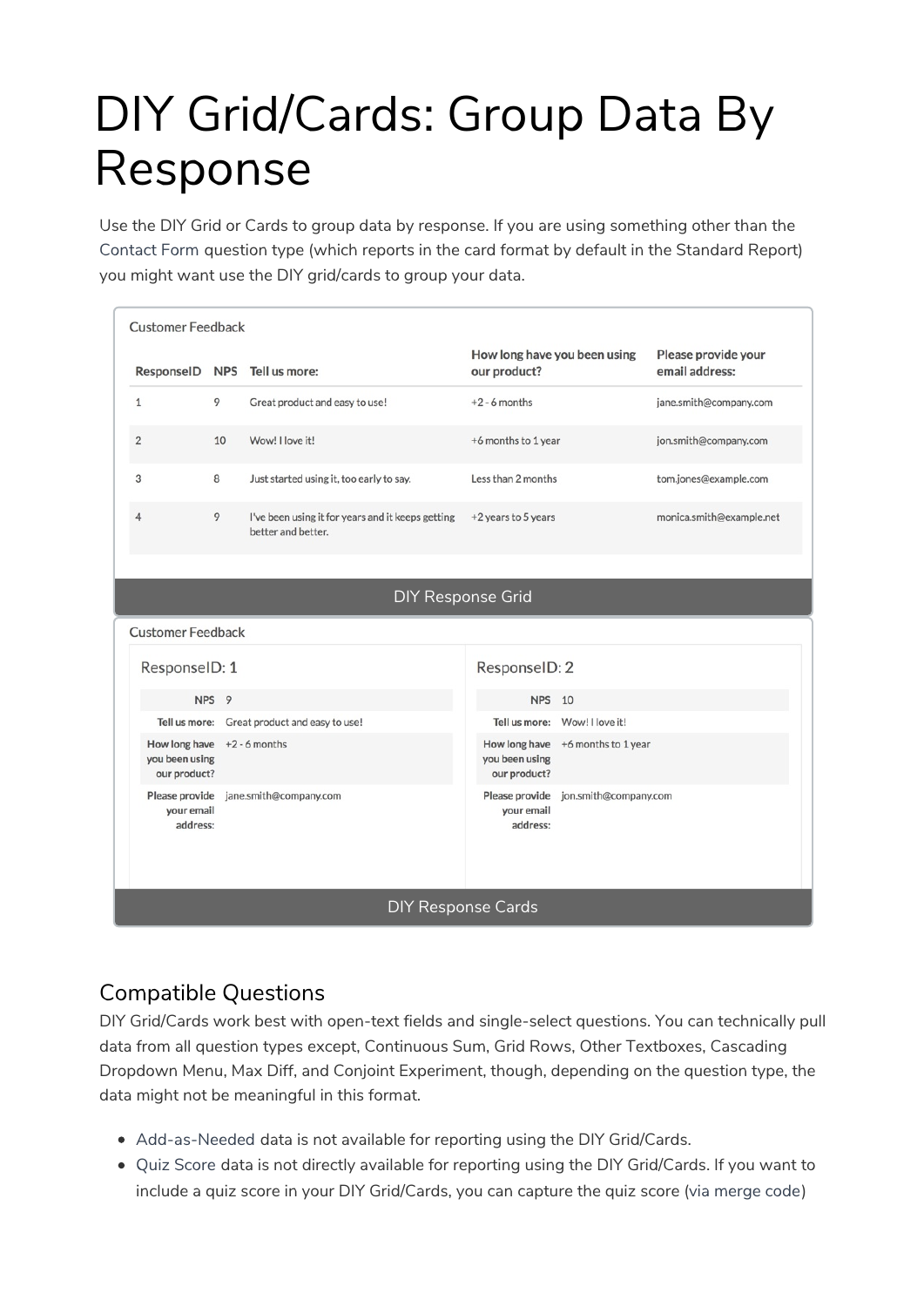within a Hidden Value Action. You can then reference the Hidden Value within your DIY Grid/Cards.

# Set Up a DIY Grid/Cards

- 1. Create a new Standard Report or edit an existing Standard Report.
- 2. Click the Insert button between any two elements and select either DIY Response Grid or DIY Response Cards from the dropdown menu.



- 3. Give your new element a name.
- 4. Set up your Source Questions by selecting a question and clicking Add Question.
- 5. Rinse and repeat until you have all of the data you wish to report on and click Add Table/Cards.

|                   |                |                                                                                                                         |                                       |                                       | P Combine Results<br><b>CT</b> Share Repo                                                                  |
|-------------------|----------------|-------------------------------------------------------------------------------------------------------------------------|---------------------------------------|---------------------------------------|------------------------------------------------------------------------------------------------------------|
| All Time          |                | <b>Customer NPS</b><br>٠                                                                                                |                                       |                                       | <b>Overall Options</b><br>◢<br><b>Bulk Edit Elements</b><br>冊<br>$+$ Insert                                |
| <b>ResponseID</b> | <b>NPS</b>     | <b>Customer Information</b><br>Tell us more:                                                                            | Please provide your<br>email address: | How long have you<br>been a customer? | <b>Chart Type</b><br><b>EA</b><br>Filter<br><b>Layout &amp; Options</b><br>÷<br>Move<br><b>Delete</b><br>× |
| $\mathbf{1}$      | $\mathbf{1}$   | Mock Turtle, who looked at the corners: next the ten.                                                                   | harvey.linnea@example.net             | +2 years to 5 years                   |                                                                                                            |
| $\overline{2}$    | 5              | White Rabbit, 'but it doesn't understand English,' thought Alice; 'I.                                                   | dhettinger@example.net                |                                       |                                                                                                            |
| 3                 | 9              | They all sat down and began staring at the Gryphon in an angry voice--<br>the.                                          | hand.misty@example.org                | Less than 6 months                    |                                                                                                            |
| 4                 | 4              | This was quite pale (with passion, Alice thought), and it said nothing.<br>'When we were little,' the Mock Turtle Soup. | gyundt@example.com                    | +2 years to 5 years                   |                                                                                                            |
| 5                 | $\mathbf{O}$   | I will just explain to.                                                                                                 |                                       | +2 years to 5 years                   |                                                                                                            |
| 6                 | $\overline{2}$ |                                                                                                                         |                                       | 6 months to 1 year                    |                                                                                                            |
| $\overline{7}$    | $\mathbf{1}$   | And took them quite away!' 'Consider your verdict,' the King had said.                                                  | marcus.champlin@example.net           | Less than 6 months                    |                                                                                                            |

## Convert Grid View to Card View or Vice Versa

Once you have created your DIY Grid/Cards, you can toggle your Table Layout between the Grid and Cards.

1. Access the Chart Type menu corresponding to the DIY Table/Cards.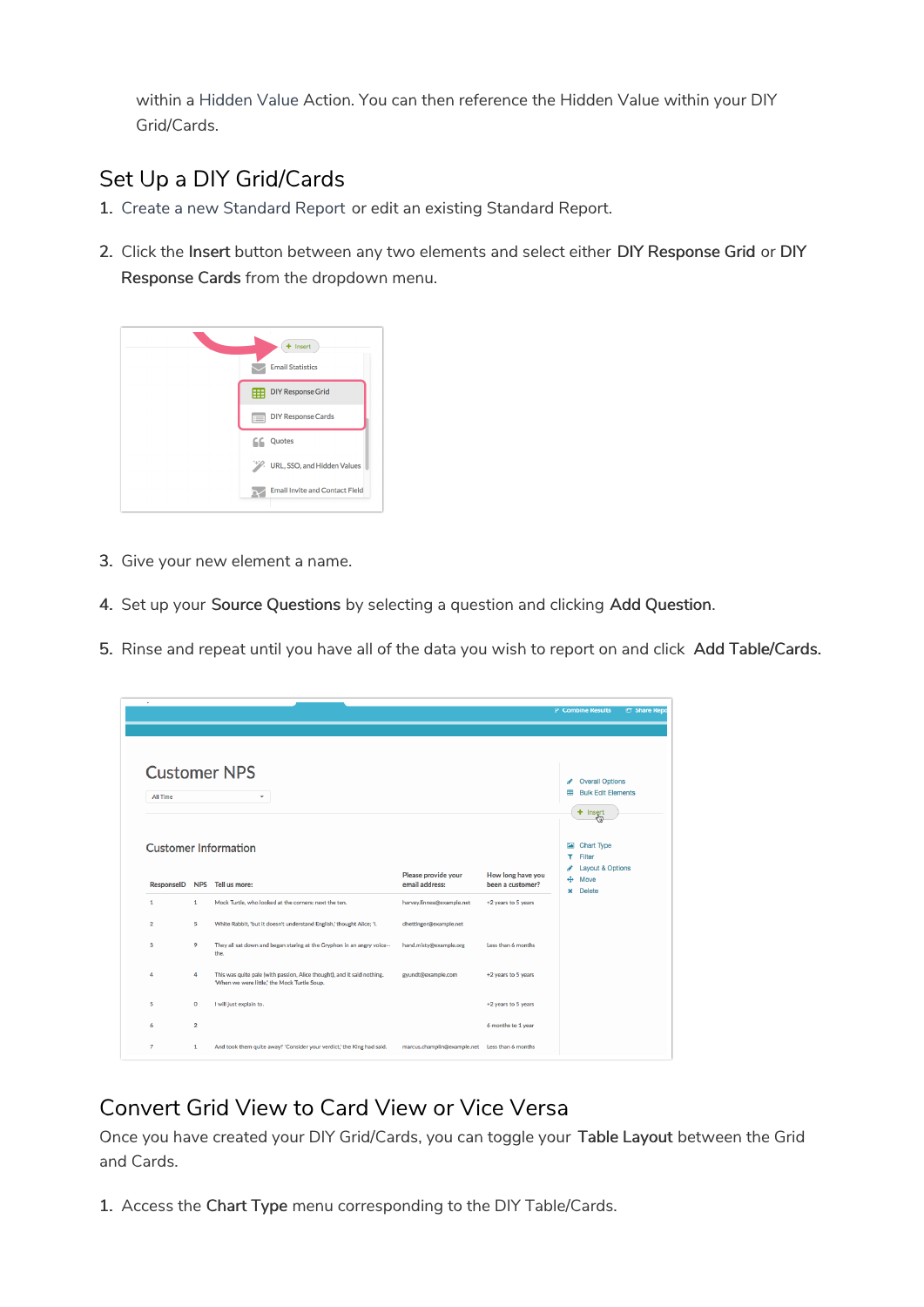2. Under the Table Layout section, choose the option you wish to use and click Save.

| <b>Edit Report Element</b> |        |                  |  |  |
|----------------------------|--------|------------------|--|--|
| <b>Chart Type</b>          | Filter | Layout & Options |  |  |
| Title                      |        |                  |  |  |
| Customer Feedback          |        |                  |  |  |
| <b>Edit Description</b>    |        |                  |  |  |
| Table Layout               |        |                  |  |  |
| Cards                      |        |                  |  |  |
| Grid<br>О                  |        |                  |  |  |
|                            |        |                  |  |  |

### Legacy Summary Report Advanced Appendix

In the Legacy Summary Report the Advanced Appendix is used to achieve a similar result.

#### Compatible Questions

Advanced Appendices work best with open text fields and single select questions. You can technically pull data from all question types except Checkboxes, Checkbox Grid, Other Textboxes, Max Diff, and Conjoint Experiment, though the data from questions like Drag & Drop Ranking and Grid questions will not be terribly meaningful in this format.

Add-as-Needed data is not available for reporting using the Advanced Appendix Element.

#### Set Up an Advanced Appendix Element

- 1. Create a new Summary Report or edit an existing Summary Report.
- 2. On the General tab click Add Element.
- 3. Select Advanced Appendix from the Element Display Type dropdown.
- 4. Give your report a Headline and a Number.
- 5. Set up your Source Questions/Data.
	- a. In the first dropdown select your first source question, for example, First Name.
	- b. In the second dropdown select the formatting you would like to follow the source question (choose from: Line break, Space, Hyphen, Comma, Colon, Semicolon) and click the link to Add.
- 6. The source questions and formatting you selected will populate the Display field. To delete a source question, simply click the source question in the Display field.
- 7. Rinse and repeat until you have all of the contact form data you wish to report on and click Save.